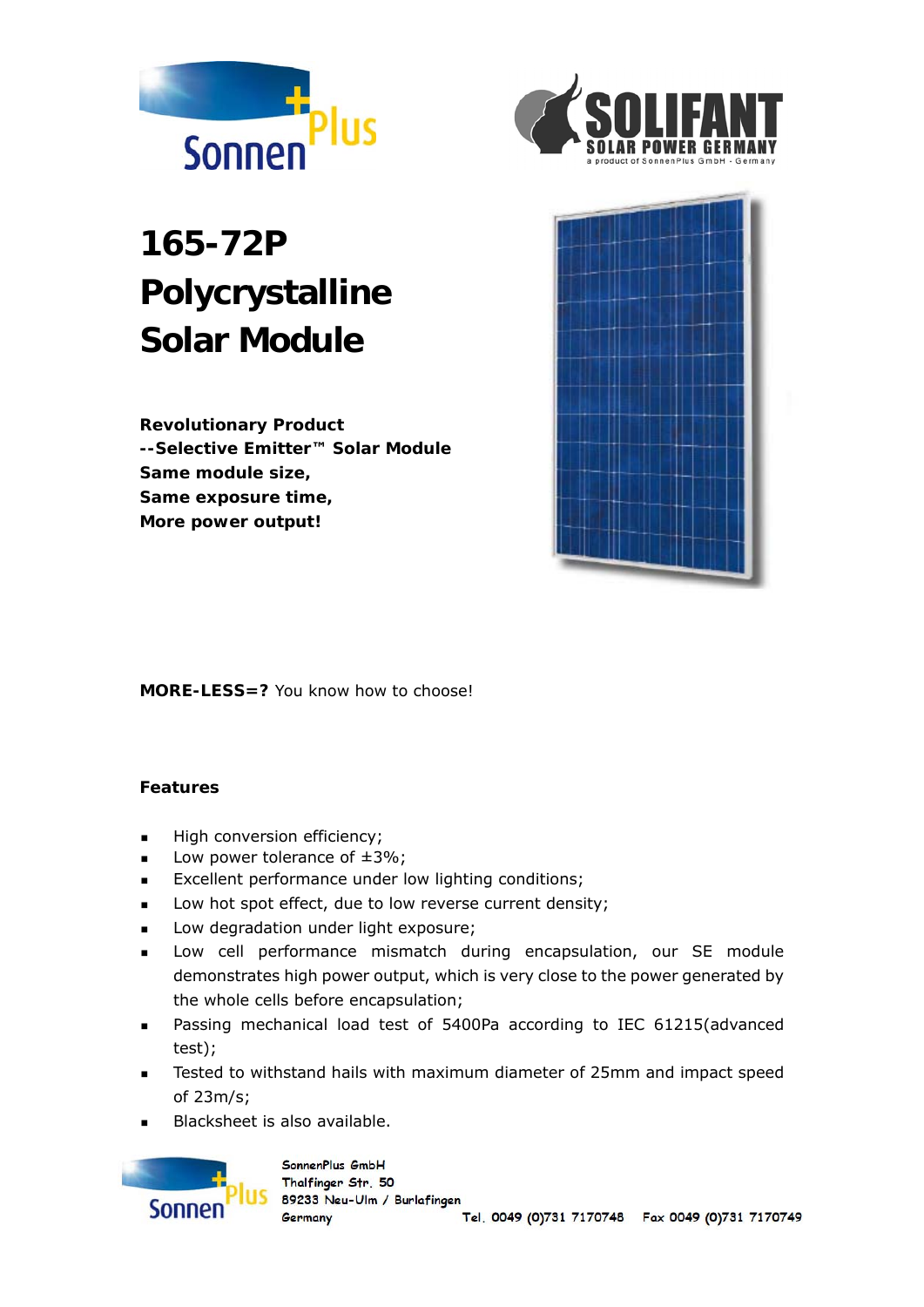





Selective Emitter cell



Conventional cell

and semiconductor.

**To one solarcell, the main factors that affect conversion efficiency are as:** 

- **n** The number of minority carriers crossing the PN junction in unit time;
- **The electrical resistivity of metal** electrode.

**SE solar cell adopts deep and shallow junction tructures, which mainly improve conversion efficiency from some aspects such as:** 

- 1. The shallow junction with light diffusion of cell active areas make the number of minority carrier through PN junction more than common;
- 2. The voltage between the deep and shallow junctions of metal contact area increases the power of minority carriers;
- 3. The deep junction with heavy diffusion of metal electrode areas ensure the lower contact resistance between metal

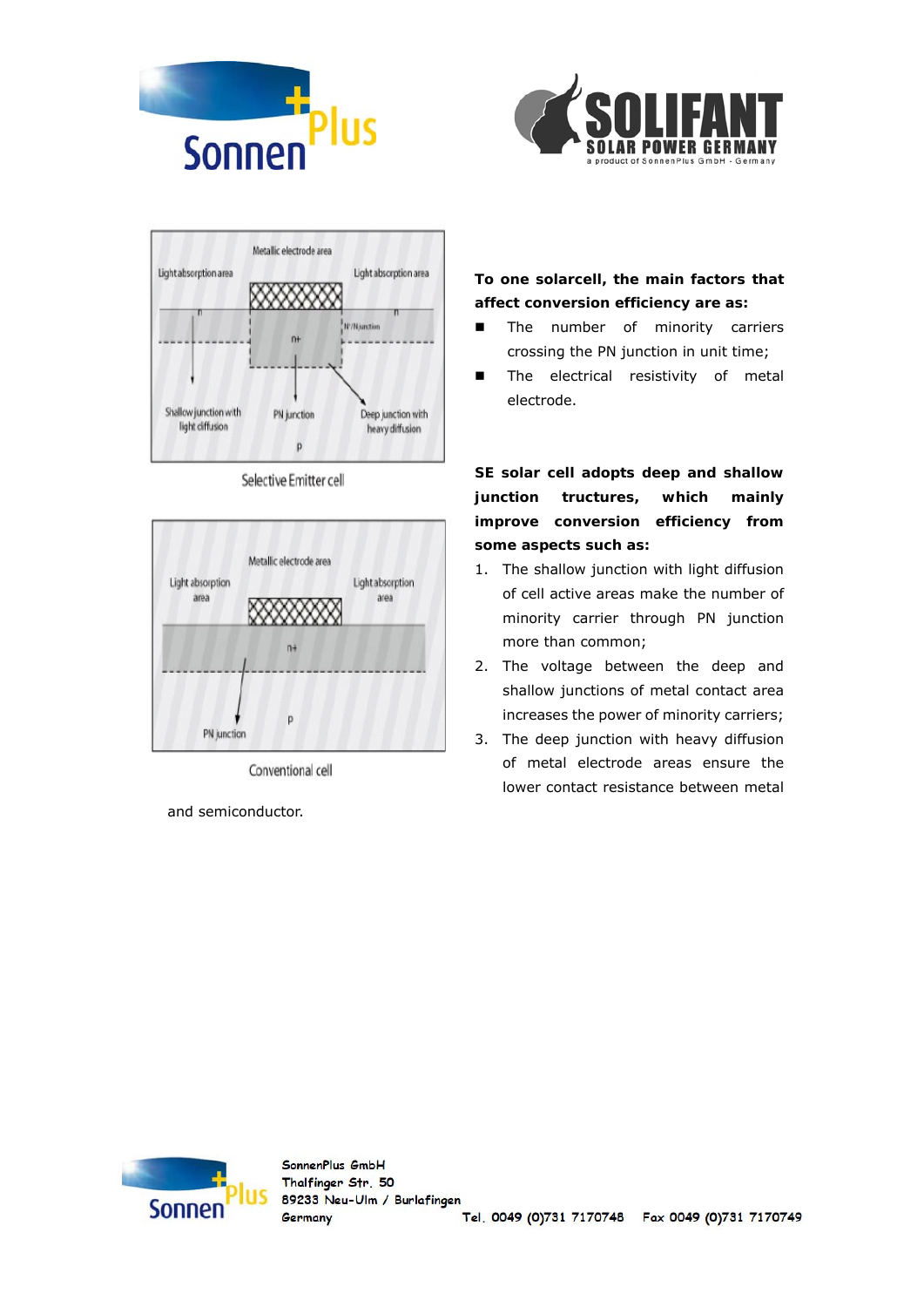



**Technical Parameters sss165w-poly** 

| Product Type                              | SSS 165                                                                                 |  |
|-------------------------------------------|-----------------------------------------------------------------------------------------|--|
| Parameter                                 | <b>Typical Data</b>                                                                     |  |
| Watts Peak (W)                            | 165                                                                                     |  |
| Open Circuit Voltage (V)                  | 43.5                                                                                    |  |
| Short Circuit Current (A)                 | 5.19                                                                                    |  |
| Optimum Operating Voltage (V)             | 35.1                                                                                    |  |
| Optimum Operating Current (A)             | 4.71                                                                                    |  |
| Silicon Cell Efficiency                   | 16.5%                                                                                   |  |
| Voltage Temperature Coefficient           | $-0.35\%/K$                                                                             |  |
| <b>Current Temperature Coefficient</b>    | $+0.06\%/K$                                                                             |  |
| Power Temperature Coefficient             | $-0.47\%/K$                                                                             |  |
| Quantity of Cells                         | $4 \times 18$ pieces                                                                    |  |
|                                           | poly-crystalline silicon cell series connection                                         |  |
| Maximum System Voltage(V)                 | 1000 (TUV)/600(UL)                                                                      |  |
| Module Safe Wire Current (A)              | 10                                                                                      |  |
| Module Insulating Resistance( $\Omega$ )  | ≥100MΩ                                                                                  |  |
| Parameter Physical Size(mm <sup>3</sup> ) | 1210×992×35(L×W×H)                                                                      |  |
| Module Operating Temperature(°C)          | $-40^{\circ}$ to +90 $\circ$                                                            |  |
| Hail                                      | maximum diameter of $25$ mm <sup>-1</sup> with impact speed of $23.0$ m.s <sup>-1</sup> |  |
| Maximum Surface Load Capacity             | tested up to 2,400Pa according to IEC 61215                                             |  |
| Weight                                    | 14.5kg                                                                                  |  |

**The electrical data relates to standard test conditions [STC]:1,000 W/m2 ; AM 1,5;25**℃ **Performance deviation of Pmpp: ± 3%; Performance deviation of Voc, Isc, Vmp and Imp: ±10% Certified in accordance with IEC 61215, IEC 61730-1/2.** 

## **Characteristics**





SonnenPlus GmbH Thalfinger Str. 50 89233 Neu-Ulm / Burlafingen Germany Tel. 0049 (0)731 7170748 Fax 0049 (0)731 7170749